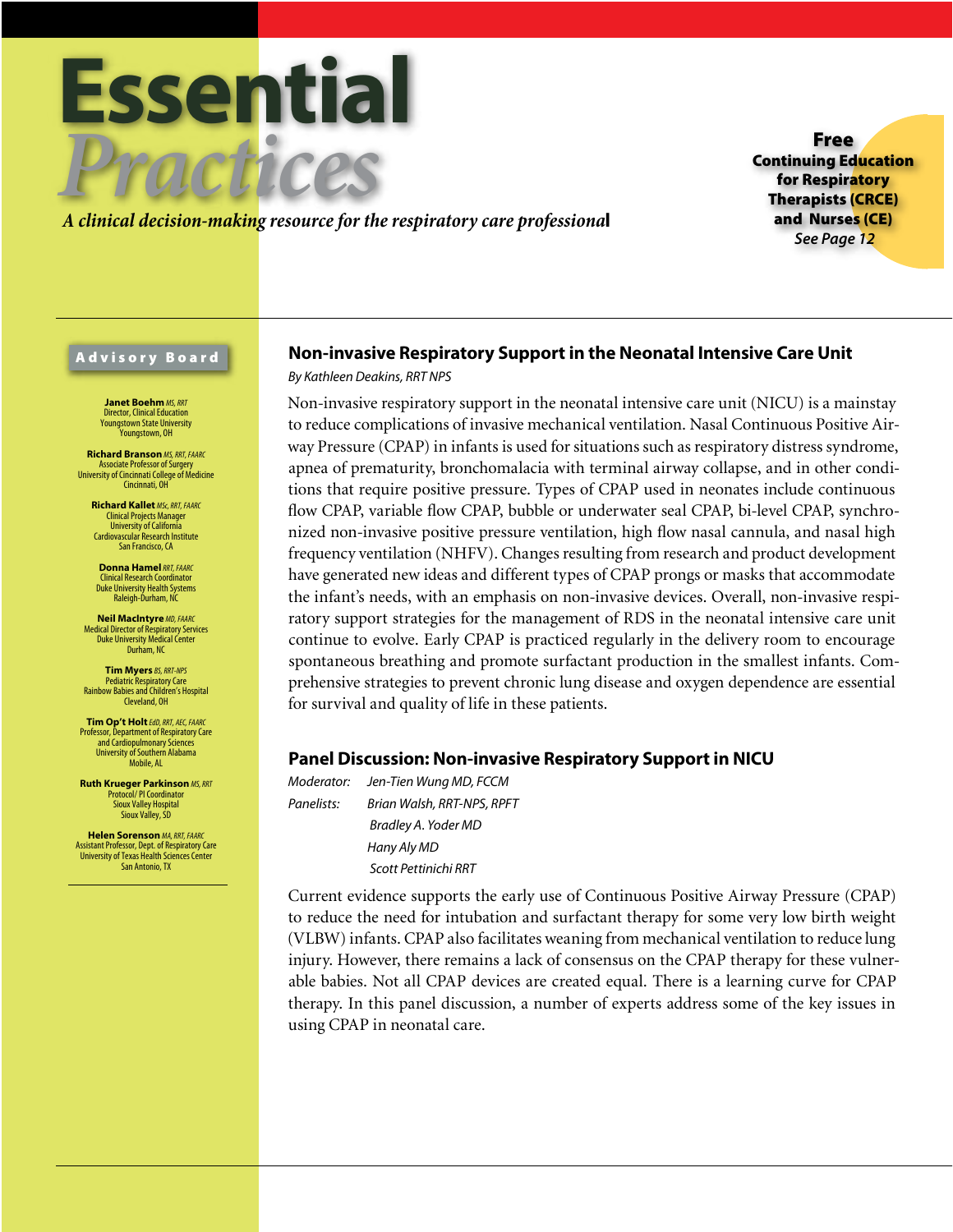# **Non-invasive Respiratory Support in the Neonatal Intensive Care Unit**

*By Kathleen Deakins, RRT NPS* 

On-invasive respiratory support in the neonatal intensive care unit (NICU) has been used for more than 35 years as a means to reduce comsupport in the neonatal intensive care unit (NICU) has been used for more plications of invasive mechanical ventilation.1 Specific types of non-invasive support have been implicated in preventing respiratory failure in spontaneously breathing infants, especially those with Respiratory Distress Syndrome (RDS). Technological progress, along with a better understanding of the applications of equipment, advances in the care of the neonate, and documented favorable patient outcomes have translated into trends that continue to promote non-invasive respiratory support for care of the neonate.

## **Nasal CPAP in the Neonate**

Nasal Continuous Positive Airway Pressure (CPAP) is a non-invasive positive pressure modality used to maintain an elevated baseline transrespiratory system pressure during spontaneous breathing.<sup>2</sup> Nasal CPAP is applied to infants for a variety of clinical conditions including respiratory distress syndrome, apnea of prematurity, bronchomalacia where terminal airway collapse is evident, and in other conditions that require positive pressure, including patent ductus arteriosus, some congenital heart abnormalities, or other conditions that produce atelectasis.3 The indications for CPAP include evidence of signs of respiratory distress including nasal flaring, grunting, retractions, and increase oxygen requirement.<sup>1</sup> (Table 1) The physiologic benefits of CPAP include alveolar stabilization and maintenance of lung volume, increased functional residual

Technological progress, has translated into trends that continue to promote noninvasive respiratory support for

## care

capacity (FRC), decreased atelectasis, decreased ventilation perfusion mismatch, airway stabilization, possibly increased lung compliance and improved gas exchange.4 Other positive effects of CPAP include a decrease in airway resistance attributed to laryngeal dilation, preservation of surfactant accomplished by alveolar stabilization, a reduction in respiratory rate,<sup>1</sup> minute ventilation as atelectasis resolves, and reduction of intracardiac left-to-right shunt. Contraindications for using CPAP include the presence of a pneumothorax, conditions where the nose is not patent such as choanal atresia, in conditions where risk of intra-abdominal distention is lethal, such as congenital diaphrag-

## Table 1. **Indication for CPAP Therapy:**

- 1. Diseases with low FRC, e.g. RDS, TTN, CPIP, PDA, pulmonary edema, etc.
- 2. Apnea and bradycardia of prematurity
- 3. Meconium aspiration syndrome (MAS)
- 4. Airway closure disease, e.g. bronchiolitis, BPD
- 5. Tracheomalacia
- 6. Partial paralysis of diaphragm
- 7. Respiratory support after extubation

matic hernia (preoperative) or tracheal esophageal fistula, or evidence of cardiac failure or hemodynamic instability.5 CPAP is also not recommended in patients with cleft lip or palate as there is an inability to control anatomical leaks.<sup>5</sup> Risks and complications caused by using nasal CPAP are related to the effects of positive pressure, the condition of the patient's lungs and the type of CPAP setup used.<sup>6</sup> Nasal CPAP risks that may produce complications include pressure sores around the nose, gastric distention, extension of pulmonary air leak, increased intracranial pressure, decreased renal blood flow, and changes in cardiac output.<sup>1</sup>

# **Types of CPAP used in Neonates: CPAP Delivery Varies Amongst Devices**

*Continuous Flow CPAP*

Continuous flow CPAP systems use a preset flow of gas to maintain CPAP through nasal prongs. CPAP delivered is dependent upon the flow rate and the resistance created by the exhalation valve that is housed in the breathing circuit.2 Typically, ventilator-driven CPAP represents a continuous flow system.7 Following the earlier versions of bubble CPAP devices, continuous flow CPAP became popular because of its ease of use and pressure stability. Because of the presence of an exhalation valve, patients must exhale against a fixed resistance, thus resulting in a higher induced work of breathing.7

## *Variable Flow CPAP*

Variable flow CPAP technology incorporates a flow driver that delivers fresh gas through a breathing circuit to a dual injector generator with a specially designed valve, mask or nasal prongs. Gas enters at the point of the interface on inspiration and shunts flow away through an expiratory gas channel as the patient desires on exhalation.<sup>8,9</sup> CPAP levels are stabilized and maintained by a change in the flow rate at the generator with little variability, unless there is a leak at the patient's interface.<sup>9</sup>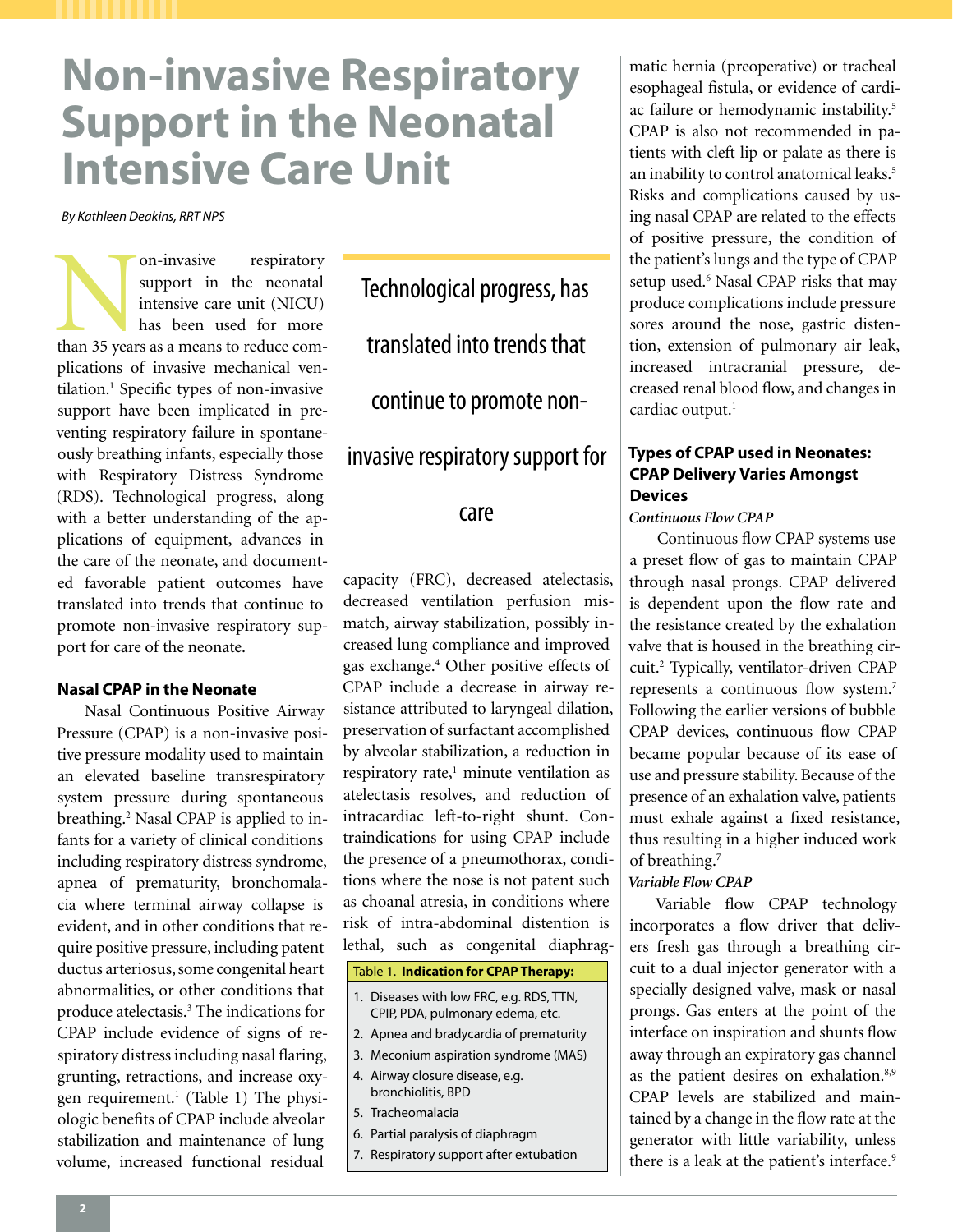The positive effects of variable flow CPAP have been described as a decrease in respiratory rate, increase in tidal volume, and increase in lung compliance, which translate to a decrease in the work of breathing.10 Variable flow CPAP represents a sophisticated technology of CPAP delivery with visual and audible alarms and physiologic monitoring. The feasibility and effectiveness of its application are reasonable but require specific pieces of equipment such as flow drivers, generators and circuits that are somewhat expensive to provide.<sup>6</sup> *Bubble or Underwater Seal CPAP* 

Bubble CPAP, the earliest version of CPAP, was described by Gregory in  $1971<sup>11</sup>$  This is a simple, inexpensive method of CPAP delivery involving nasal prongs attached to a circuit with a gas source delivering flow of 6-10 liters per minute on the inspiratory side of the circuit and submersion of the expiratory tubing under water at a designated level that represents CPAP (one cm below the water is equivalent to one cm  $H_2O$  of CPAP).<sup>6</sup> Bubble CPAP is a type of continuous flow CPAP that differs from other systems in that it lacks physiologic monitoring. There is no audible pressure disconnect alarm, and no warning when there are leaks in the system. Visual alarms of "no bubbling" and clinical observations of the patient are essential to maintaining the system and maintaining patient safety.<sup>3</sup> The advantages of its simplistic design include portability and mobility of the system for transport. One unique feature of bubble CPAP is that the bubbles create airway pressure oscillations that may or may not contribute to gas exchange. $3,12$ Although this method of CPAP is a labor intensive intervention that requires attention to detail and continuous education, centers using bubble CPAP have been successful in preventing atelectasis in very low birth weight groups.<sup>12</sup> *Bi-Level CPAP Applications*

Bi-level CPAP, known by different acronyms such as SiPAP™ or biphasic CPAP or nasal BIPAP, is another type of

The goal of bi-level CPAP is to achieve some higher level of alveolar recruitment and prevent alveolar collapse, and it implies some assumption that it will decrease the work of breathing required by the

CPAP that allows spontaneous breathing at two levels of CPAP.13 A sigh level of CPAP is reached for a preset defined interval of time (set as inspiratory time) and a low level, the baseline CPAP is maintained continuously.14 The number of sighs is determined and preset by the caregiver. The difference created by these two levels of pressure is minimal, however; it may be associated with small changes in volume and associated increases in functional residual capacity (FRC), which can be integral to recruitment.15 The goal of this bi-level CPAP is to achieve some higher level of alveolar recruitment and prevent alveolar collapse, and it implies some assumption that it will decrease the work of breathing required by the infant.<sup>14</sup> In addition, the higher mean airway pressure generated by two levels of CPAP may be responsible for accelerating the surfactant production of a spontaneously breathing infant and also stimulating the respiratory center of very low birth weight infants.15 Recommendations for using the SiPAP version of bilevel CPAP are to use low frequencies of about 5-6 breaths per minute and a minimum of 1-second duration for sigh breaths..15 When it was introduced into practice, bi-level CPAP showed clinical evidence

of greater improvement in gas exchange compared to CPAP alone.<sup>15</sup> However, in the incidence of extubation failure, bi-level CPAP and CPAP remain similar. The ability to achieve bi-level CPAP requires either a ventilator or a specific flow generator that can function as a bilevel CPAP generator.

## **Synchronized Non-Invasive Positive Pressure Ventilation**

Synchronized non-invasive positive pressure ventilation (SNIPPV) is another method to deliver positive pressure breaths through nasal prongs or a mask. In SNIPPV, gas flow issues from a flow driver used in variable flow CPAP or through a mechanical ventilator.<sup>15</sup> Baseline CPAP pressures are typically set at +5 cm H20, while inspiratory pressures may range from 10-20 cm  $H_2O$ . A ventilator requires a minimum driving gas flow of 8 L/minute to accomplish the desired pressure in the face of leaks. Flow driver CPAP pressures used in some centers are dependent on the flow rate in the circuit. SNIPPV has been shown to decrease work of breathing in infants with respiratory distress syndrome compared to nasal CPAP alone.<sup>16</sup>

# **Nasal High Frequency Ventilation**

Nasal high frequency ventilation (NHFV) is a type of non-invasive ventilation that provides high frequency breaths through nasal prongs using below dead space tidal volumes and a step by step inflation method that stabilizes at a desired pressure.<sup>17</sup> The benefits of NHFV include aggressive maintenance of FRC and MAP and reduced  $\mathrm{CO}_2^{\vphantom{\dagger}}$  retention. Maintaining the circuit and interfaces of NHFV is a challenge because spontaneous movement of the patient may cause disconnection and de-recruitment. Anecdotal reports indicated that NHFV resolved atelectasis within 24 hours after failure of standard variable flow CPAP. Utilization of this type of non-invasive ventilation has fallen out of favor because the equipment is not readily available. Studies continue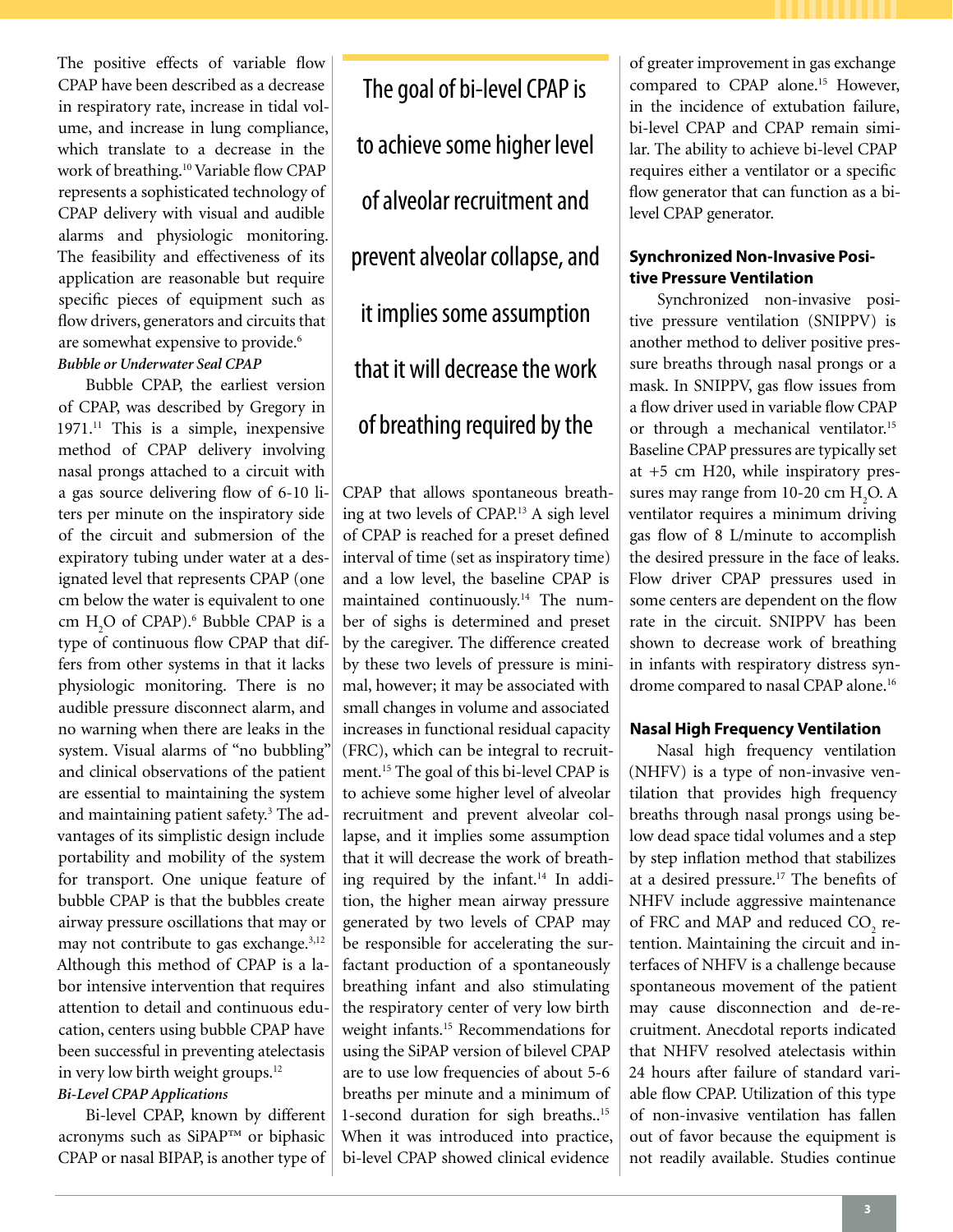to test its efficacy and assess the feasibility of its delivery.

# **CPAP Interfaces: What Works and What Needs Improvement?**

There are many types of interfaces used with CPAP. Examples include long (40-90 mm) or short (6-15 mm) binasal prongs, contoured masks, and shortened endotracheal tubes.14 Short binasal prongs are the most commonly used interface because of they are simple to insert, they maintain patency, and it is easy to inspect the nares without detaching the setup from the infant. Long bi-nasal prongs and endotracheal tubes are slightly more difficult to handle and require meticulous care to maintain patency.18 Complications of inappropriate position of the prongs, or fixation devices may result in damage to the shape of the skull on an already soft bony structure, damage to the nasal septum that results from pressure applied to the cartilage between the nares, narrowed nasal passages, orbital edema, bumps, bruises or bleeding on any of the areas where pressure exists.<sup>18</sup> In a comparison between mask and nasal prong CPAP, Yong revealed that nasal prongs had a higher incidence of complications (35% to 29%) than the CPAP mask used with the infant flow driver variable flow CPAP, although patients on nasal prongs were generally on CPAP longer.16

The incidence of complications with CPAP interfaces is improving, showing that lessons learned about care of the infant with nasal CPAP are paying off. CPAP has been a standard of care for newborns with RDS for more than three decades and will most likely continue to remain as a key component in stimulating surfactant production and reducing the need for invasive mechanical ventilation.<sup>3</sup>

 Changes resulting from research and product development have generated new ideas and different types of CPAP prongs or masks that accommodate the infant's needs. Minimizing the

Measuring esophageal pressure is the best method of assessing positive pressure delivered, but it may be difficult to accomplish at the bedside.

amount of equipment applied to the head and face may help decrease the incidence of complications as long as CPAP levels can be maintained. Well established CPAP interfaces such as those used with bubble CPAP have not correlated with a significant degree of nasal injury, while other interfaces have not fared as well.<sup>3</sup> Managing CPAP properly is important and requires careful attention, including frequent assessment at least every 4-6 hours, constant inspection of the nares, adequate positioning of the infant and careful selection of the CPAP cap, fixation device and securing band for the head.3,18

## **Other Non-invasive Devices** *High Flow Nasal Cannula*

The heated and humidified high flow nasal cannula (HH-HFNC) is a simple, non-invasive method of oxygen delivery that can produce positive pressure in a premature infant (usually at  $>1$ liter per minute.<sup>18</sup> (See Figure 1) The distending pressure generated is depen-



**Figure 1. Conchatherm Neptune Heated Humidified High Flow Nasal Cannula (Teleflex Medical)**

dent on the size of the nasal cannula, the composition of the infant's airway structure, and the flow rate.<sup>19</sup> The benefits of HH-HFNC in infants are simplicity of use, less risk of damage to the nares and nasal septum, and lower incidence of structural change of the head shape in the absence of a fixation cap or head band. The risks of using HH-HFNC on infants <2 kg lie in the inability to effectively measure distending pressure. In addition the hazard of developing of inadvertent escalation of expiratory pressure is possible. Measuring esophageal pressure is the best method of assessing positive pressure delivered, but it may be difficult to accomplish at the bedside. The safety of delivering oxygen or airflow through a HH-HFNC using minimum flows of two liters per minute has been improved on selected types of devices. Pressure diversion through a pop-off valve assembly allows additional system pressure to be vented to the atmosphere instead of being transmitted to the infant, although these pressures can be in excess of 40 cm  $\rm H_2O^{20}$ 

In summary, it appears that HH-HFNC compares favorably to conventional types of CPAP, but potential side effects and unknown pressure delivery seen in the clinical arena has some neonatologists questioning its safety and efficacy. Early studies of HH-HFNC showed that it was comparable to CPAP in managing obstructive or mixed apneas.21 In one study, HH-HFNC was able to prevent intubation, reduce the work of breathing, and prevent mucous membrane damage, although the study appeared to be underpowered.<sup>16</sup> However when comparing HH-HFNC and CPAP prongs in VLBW infants gramnegative bacteria was associated with damage to the mucosa caused by using cannulas. The degree of infection risk in HH-HFNC versus CPAP prongs remains to be seen.<sup>22</sup>

 Despite lack of efficacy and safety documentation, Shoemaker et al revealed no differences in negative out-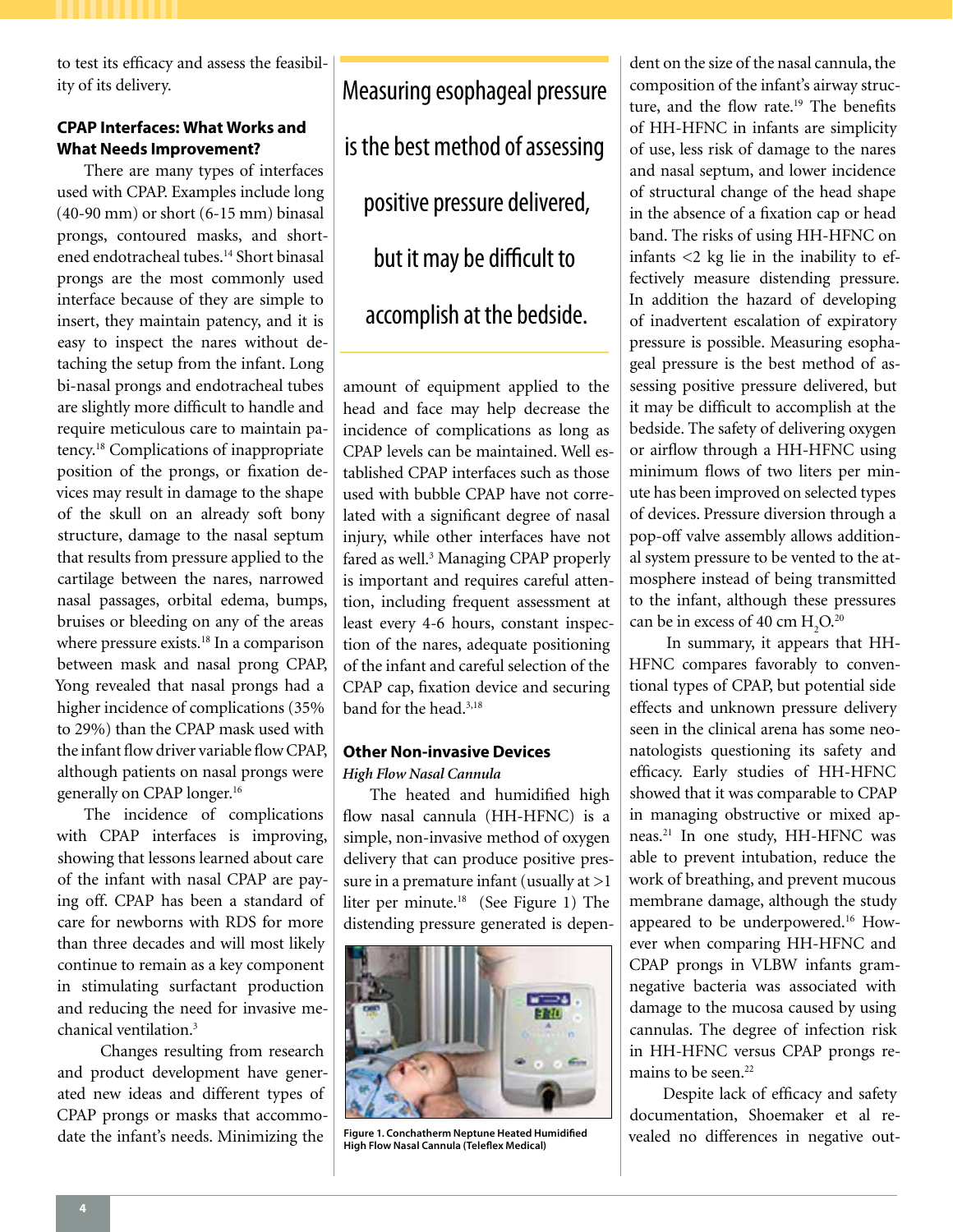

**Figure 2. Infant Nasal Prong CPAP (Teleflex Medical)**

comes when using the HH-HFNC or CPAP in infants < 30 weeks gestation.

# **Applications and Expectations of Non-invasive Respiratory Support**

CPAP was initially used in infants as a response to visible respiratory distress. Today initiation of CPAP begins in the earliest hours of life, as in the delivery room (Figure 2). CPAP is now considered a preferred "first line" therapy for infants with RDS because improved antenatal management (including steroid administration) has benefited lung development in premature infants.<sup>16</sup> According to Finer, there is still lack of evidence supporting the advantage of initiating CPAP in the delivery room for low birth weight infants.<sup>23</sup> About 50% of <28 week gestation infants still required intubation and surfactant in the delivery room despite attempts to use non-invasive means to support these infants.23 There are mixed reports about the efficacy of early versus late administration of CPAP. Infants who received CPAP shortly after birth have demonstrated good outcomes in terms of survival (78%-84%) and survival without oxygen dependence at 28 days (58%- 79%).16 There are no studies comparing long-term outcomes of non-invasive respiratory support devices (such as the HH-HFNC versus CPAP), therefore, the HH-HFNC has not been widely accepted as a standard of care, despite its simplicity.<sup>20</sup>

## **Conclusions**

Non-invasive respiratory support strategies for the management of RDS in the neonatal intensive care unit continue to evolve. NICU's across the country have been diligently proactive in promoting early initiation of CPAP as a first line treatment for premature infants. CPAP strategies have also taken many centers back to the basics, using the tried and true methodology of Gregory for weaning off of CPAP in 1 cm  $H_2O$  increments.<sup>9</sup> Early CPAP is practiced regularly in the delivery room to encourage spontaneous breathing and promote surfactant production in the smallest infants. To date, the role of HH-HFNC in acute and long-term management of RDS and other neonatal respiratory conditions is unknown. Comprehensive strategies to prevent chronic lung disease and oxygen dependence are essential for survival and quality of life in these patients.

## **References**

- 1 Goldsmith JP, Karotkin EH. Continuous distending pressure in Assisted Ventilation of the Neonate. 1996: J.B Saunders, Philadelphia. pp.151-165.
- 2 De Paoli AG, Morley C, Davis PG. Nasal CPAP for neonates: what do we know in 2003? Arch Dis Child Fetal Neonatal Ed. 2003:88:168-172.
- 3 Bonner KM, Mainous RO. The nursing care of the infant receiving bubble CPAP. Advances in Neonatal Care. 2008:8:78-95.
- 4 Lima MR, Freire AL, Andrade LB, Santos LG. A comparison of the continuous positive airway pressures produced by two systems. J Pediatr (Rio J). 2004;80:401-6.
- 5 Morley C. Continuous distending pressure. Arch Dis Child Fetal Neonatal Ed. 1999;81:F152-6.
- 6 De Paoli AG, Morley CJ, Davis PG, Lau R, Hingeley E. In vitro comparison of nasal continuous positive airway pressure devices for neonates. Arch Dis Child Fetal Neonatal Ed. 2002 Jul;87(1):F42-5.
- 7 Bandit PB, Courtney SE, Pyon KH, Saslow JG, Habib RH. Work of breathing during constant and variable flow nasal continuous positive airway pressure in preterm neonates. Pediatr. 2001;108:682- 685
- 8 Childs P. A comparison of flow phenomena and functionality of two nCPAP systems. Neonatal Inten Care. 2000:13:13-20.
- 9 Wiswell TE, Srinivasan P. Continuous Positive Airway Pressure (CPAP). In Goldsmith J, Karotkin E. editors. Assisted ventilation of the neonate, 4th Ed. Philadelphia WB: Saunders 2003. pp.127-147.
- 10 Boumecid H, Rakza T, Abazine A, Klosowski S, Matran R, Storme L. Influence of three nasal continuous positive airway pressure devices on breathing pattern in preterm infants. Arch Dis Child Fetal Neonatal Ed. 2007;92:F298-300.
- 11 Ahumada CA, G. J. (1996). Continuous distending pressure. In K. E. goldsmith JP, Assisted Ventilation of the Neonate (pp. 151-165). Philadelphia: W.B.Saunders.
- 12 Lee KS, Dunn MS, Fenwick M, Shennan AT. A comparison of underwater bubble continuous positive airway pressure with ventilator-derived continuous positive airway pressure in premature neonates ready for extubation. Biol Neonate. 1998;73:69-75.
- 13 Migliori C, Motta M, Angeli A, Chirico G. Nasal bi-level versus continuous positive airway pressure in preterm infants. Pediatr Pulmonol. 2005;40:426- 430.
- 14 Courtney SE. Infant flow SiPAP strategy implementation guideline. 2006: Viasys Health Care Critical care Group.
- 15 Aghai ZA, Saslow JG, Nakhla T, et al. Synchronized nasal intermittent positive pressure ventilation (SNIPPV) decreases work of breathing (WOB) in premature infants with respiratory distress syndrome (RDS) compared to nasal continuous positive airway pressure (NCPAP). Pediatr Pulmonol. 2006;41:875-881.
- 16 Yong SC, Chen SJ, Boo NY. Incidence of nasal trauma associated with nasal prong versus nasal mask during continuous positive airway pressure treatment in very low birthweight infants: a randomised control study. Arch Dis Child Fetal Neonatal Ed. 2005;90:F480-3.
- 17 van der Hoeven M, Brouwer E, Blanco CE. Nasal high frequency ventilation in neonates with moderate respiratory insufficiency. Arch Dis Child Fetal Neonatal Ed. 1998;79:F61-3.
- 18 Saslow JG, Aghai ZH, Nakhla TA, et al. Work of breathing using high flow nasal cannula in preterm infants. J Perinatol. 2006;26:476-480.
- 19 Con Sreenan MB, Lemke RP, Hudson-Mason A, Osiovich H. High flow nasal cannulae in the management of apnea of prematurity; a comparison with conventional nasal continuous positive airway pressure. Pediatr. 2001;107:1081-1083.
- 20 Woodhead DD, Lambert DK, Clark JM, Christensen RD. Comparing two methods of delivering high flow gas therapy by nasal cannula following endotracheal extubation: a prospective, randomized, masked, crossover trial. Journ of Perinatol. 2006;26:481-85.
- 21 De Klerk A. Humidified high flow nasal cannula: is it the new and improved CPAP? Advan in Neonatal Care 2008;8:98-106.
- 22 Shoemaker MT, Pierce MR, Yoder BA, DiGeronimo RJ. High flow nasal cannula versus nasal CPAP for neonatal respiratory disease: a retrospective study. J Perinatol. 2007;27:85-91.
- 23 Finer NN, Carlo WA, Shahnaz D, et al. Delivery room continuous positive airway pressure in extremely low birth weight infants. Pediatr 2004;114:651-657.

**Kathleen M. Deakins**, RRT NPS, is Supervisor for Pediatric Respiratory Care at Rainbow Babies & Children's Hospital of University Hospitals, Cleveland, Ohio. She is the author or coauthor of many publications and abstracts on pediatric respiratory care and is the recipient of the 2005 Bird Education Award and the 2006 Viasys HealthCare Fellowship for Neonatal and Pediatric Therapists. She lives in Chardon, Ohio.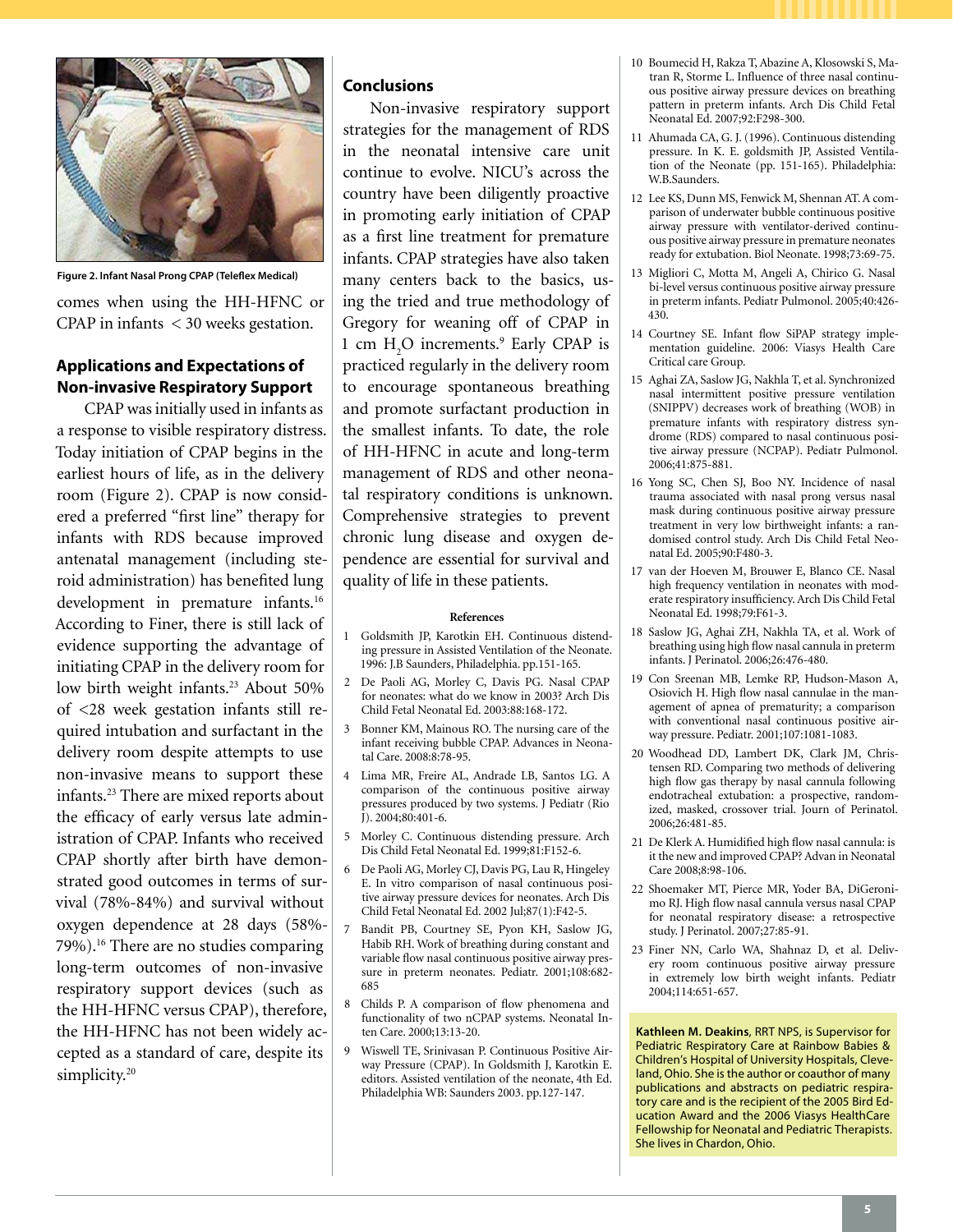# **Panel Discussion:**  *Non-invasive Respiratory Support in NICU*

**Moderator:** 

**Jen-Tien Wung,** MD, FCCM Professor of Clinical Pediatrics Columbia University

**Panelists: Hany Aly,** MD, FAAP Associate Professor of Pediatrics and Obstetrics and Gynecology George Washington University

**Scott Pettinichi,** Med, RRT, NP Senior Clinical Director, Division of Respiratory Care Cincinnati Children's Hospital

**Brian Walsh,** RRT-NPS, RPFT, EMT-E, FAARC Clinical Research Coordinator, Respiratory Care Children's Hospital, Boston

> **Brian Yoder**, MD Associate Medical Director, NICU University of Utah School of Medicine

**M** echanical ventilation (MV) is commonly used in the neonatal intensive care unit (NICU) for ventilatory support of in**is commonly used in the neonatal intensive care unit fants. However, there are numerous complications associated with endotracheal intubation and positive pressure ventilation. In addition, there is a strong association between MV and brain injury. Therefore, there is need for a less invasive alternative for respiratory support, such as CPAP (continuous positive airway pressure), to reduce baro/volutrauma and the development of bronchopulmonary dysplasia (BPD). CPAP is to apply a positive pressure to the airway of a spontaneously breathing patient throughout the respiratory cycle to increase transpulmonary pressure. In recent years, there is a wealth of experimental and clinical data regarding CPAP therapy. In this panel, we have have gathered 4 experts to discuss contemporary issues such as the use of CPAP in respiratory distress syndrome.** 

CPAP is both a corrective and a supportive therapy; that allows premature lungs to grow while helping the process of gas exchange.

- Wung -

# *How effective is CPAP in infants with respiratory distress syndrome (RDS)?*

**Aly:** Nasal CPAP has been associated with positive results in preterm infants with RDS. In 1997, we started using CPAP in our unit at the George Washington University Hospital. At that time the incidence of chronic lung disease (CLD) in very low birth-weight infants (<1500g) was 33%. Each year we experienced a consistent and significant decrease in CLD. Our current rate is 5%. We also observed the need for experience to achieve satisfactory results. (After adopting the early CPAP policy from Columbia University, it took us almost 6 years to match Columbia's outcome results.) Many other experiences are reported in the recent literature. After a visit to our NICU and adopting our practice with early use of the bubbl nasal CPAP, Birenbaum and colleagues reported a decrease in CLD from 47% to  $22\%$ .<sup>1</sup>

**Pettinichi:** I agree, CPAP is an effective

modality for managing respiratory distress, especially in preterm babies. The main indications for CPAP are RDS and apnea of prematurity. CPAP has been shown to decrease the need of invasive and costly mechanical ventilation. Short binasal prong devices are more effective than single prongs for reducing the rate of reintubation in preterm infants who have been extubated to NCPAP after intermittent positive pressure ventilation for RDS. This is also true for infants treated with NCPAP soon after birth. The improvement in respiratory parameters suggests that short binasal prongs are more effective than nasopharyngeal CPAP in the treatment of early RDS.

**Walsh:** CPAP has been a standard of care for managing infants with RDS for a few decades. Nasal CPAP in particular has lead to a significant improvement in patient outcomes, particularly in low birth-weight, premature infants. CPAP is clinically indicated in infants with both obstructive and restrictive lung diseases, and can improve oxygenation, counter atelectasis $2-6$  and stabilize the chest wall. It is also used to stent open airways and lower airway resistance to gas flow in patients with obstructive lung disease and apnea.<sup>7-12</sup> CPAP is frequently used to maintain airway patency in infants with obstructive apnea<sup>13-18</sup> and obstructive airway diseases.<sup>19-22</sup>

**Yoder:** It had been over 3 decades since Gregory and colleagues first demonstrated the benefit of CPAP in the management of RDS.<sup>23</sup> The relative reduction in mortality they reported has not been equaled by any other therapeutic intervention in the NICU. Numerous observational studies have reported CPAP's effectiveness (primarily via nasal prongs) for managing neonatal RDS (nRDS). Although nasal CPAP has been widely used in Europe since the Gregory report, use increased in the US only after the comparative observational studies of Avery et al<sup>24</sup> and Van Marter et al.<sup>25</sup>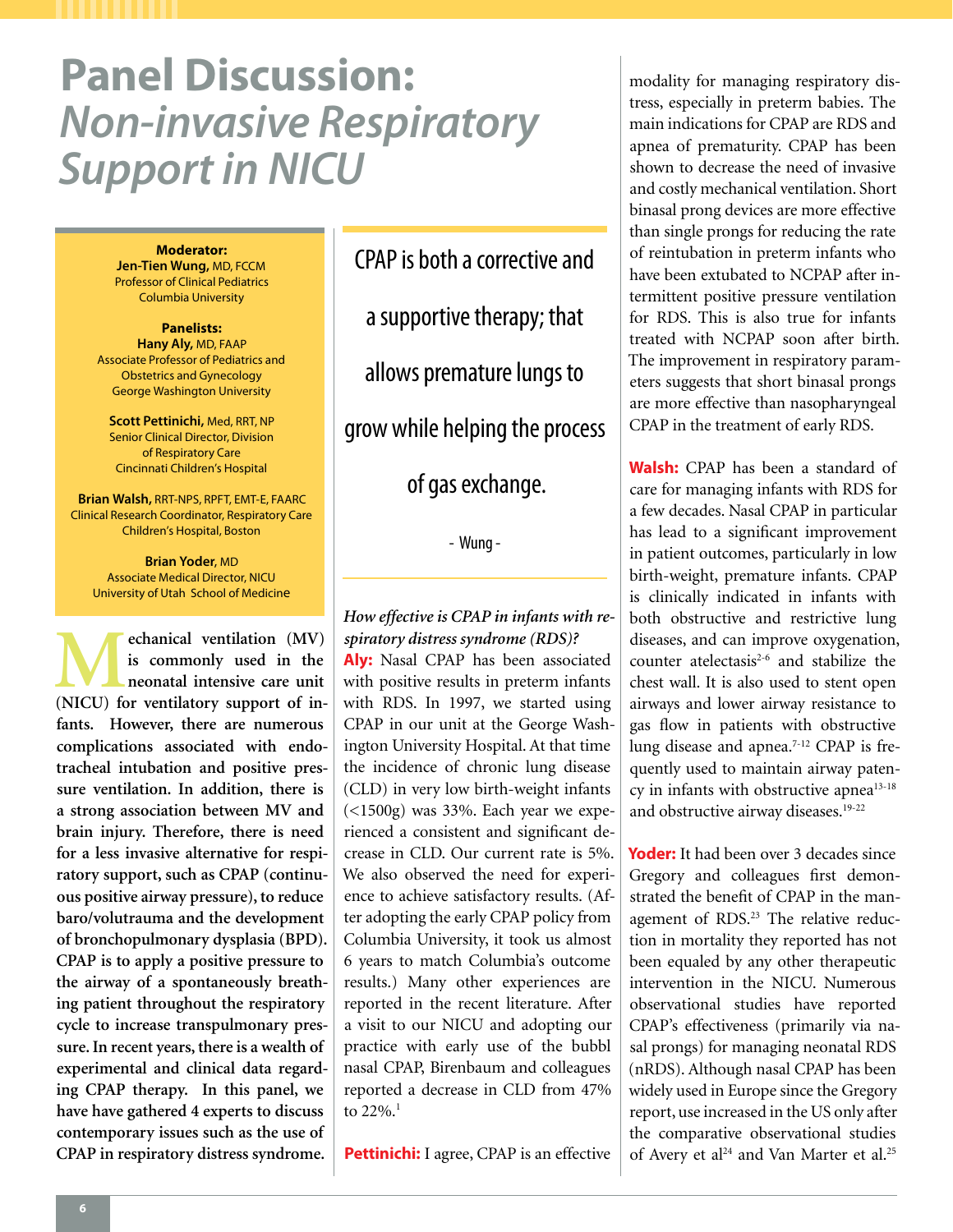Adequately sized randomized controlled trials are the gold standard for evaluating CPAP for nRDS. To date there is only one large randomized trial published, the COIN Trial.<sup>26</sup> This study showed that early use of nasal CPAP in preterm infants (25-28 weeks gestation) with respiratory compromise resulted in a 50% reduction of subsequent intubation, ventilation and surfactant therapy. The greatest reduction was found among infants > 26 weeks gestation, confirming the observational results reported by Ammari et al.27

**Wung:** Nasal CPAP increases the functional residual capacity and airway diameter, prevents alveoli from collapsing, improves respiratory compliance, and conserves surfactant. In our experience since 1973 with early application of CPAP therapy, usually within five minutes of life, to prevent alveoli collapse, 75% of these infants (<1500 grams) did not need intubation and surfactant therapy. The extended use of CPAP can also stimulate the growth of alveoli. CPAP is both a corrective and a supportive therapy; that allows premature lungs to grow while helping the process of gas exchange. Over the past 4 decades, evidence has accumulated to support the use of CPAP to treat infants with various respiratory distress diseases and to facilitate weaning in intubated infants.

*Do you prefer water bubble CPAP (threshold resistors) or respirator-derived CPAP (variable pressure-flow resistor)? State your reason(s) why. What are the components of a good CPAP device ?*

**Aly:** The saying "if it is not broken, do not fix it" is often true. We know that reports of the best outcomes and the least incidence of CLD come from neonatal units using the bubble CPAP. We also know that bubble CPAP does not require any extra expenses. In fact, it is actually less expensive to use than a ventilator-derived CPAP. Therefore, it is hard to justify the use of other types of

We know that reports of the best outcomes and the least incidence of CLD come from neonatal units using the bubble **CPAP** 

- Aly -<br>CPAP. There are some speculations that water bubbling produces some oscillatory changes in the pressure created inside the lung causing better recruitment of alveoli. However, there is not enough evidence to support these claims. On the other hand, bench research demonstrated a less stable pressure when using bubble CPAP when compared to ventilator-derived CPAP.<sup>28</sup> Besides a flaw in the methodology, the animal researchers could not provide a reason for the discrepancy between their results and the reality in neonatal practice.

**Pettinichi:** The respirator-derived CPAP is better tolerated by neonatal patients because flow sensing allows the patient to exhale against low resistance as opposed to bubble CPAP. I have not seen evidence that bubble CPAP is beneficial to respirator-derived CPAP in this respect. Noise associated with bubble CPAP can be a concern with low birth-weight infants. The components of a good CPAP device are first and foremost patient safety. CPAP setups should be professional grade, meaning that they are not home built by RT or medical staff. A pressure monitor and oxygen analyzer are to be placed in line the CPAP device.

**Walsh:** I truly believe that this is a user preference, as there appears to be little evidence for one type of device over another. I prefer respirator-derived CPAP

systems because they contain alarms that provide careful monitoring of the system during therapy. This is not necessarily true with many of the homegrown bubble CPAP type systems. In many instances CPAP can be a life saving intervention. Infants are obligate nose breathers and any device that seals the nose should be monitored for functionality. If it is not properly monitored and a malfunction occurs (disconnect or dislodged) the end result could be distress and/or desaturation. Many feel that physiologic monitors are enough to provide safe monitoring, however I feel this could lead to poor care. For example, when a desaturation occurs due to an interruption in gas flow or drop in pressure, a system monitor would have alerted the practitioner to this failure prior to the end result – desaturation or worse. Regarding the components of a good CPAP system – I think we are almost there. We need CPAP systems that promote comfort, provide high relative humidity at close to body temperature without drowning the infant, are alarmed for functionality, and encourage developmental care.

**Yoder:** We use both bubble and ventilator derived CPAP, though only ventilator-CPAP is available in each of our units. Where bubble-CPAP is available, it is our primary choice of initial noninvasive support because of decreased cost. If an infant is extubated directly from a ventilator capable of supporting CPAP (i.e., not a high frequency ventilator), then ventilator-CPAP is typically used. The benefits of bubble CPAP are primarily ease of set-up and low cost. The benefits of ventilator CPAP are stability of pressure support<sup>29</sup> and an effective alarm system. The optimal CPAP support device would be one that is low cost, easy to set-up and manage, provides pressure stability, has low resistance to exhalation and has the option for providing intermittent supplemental breaths.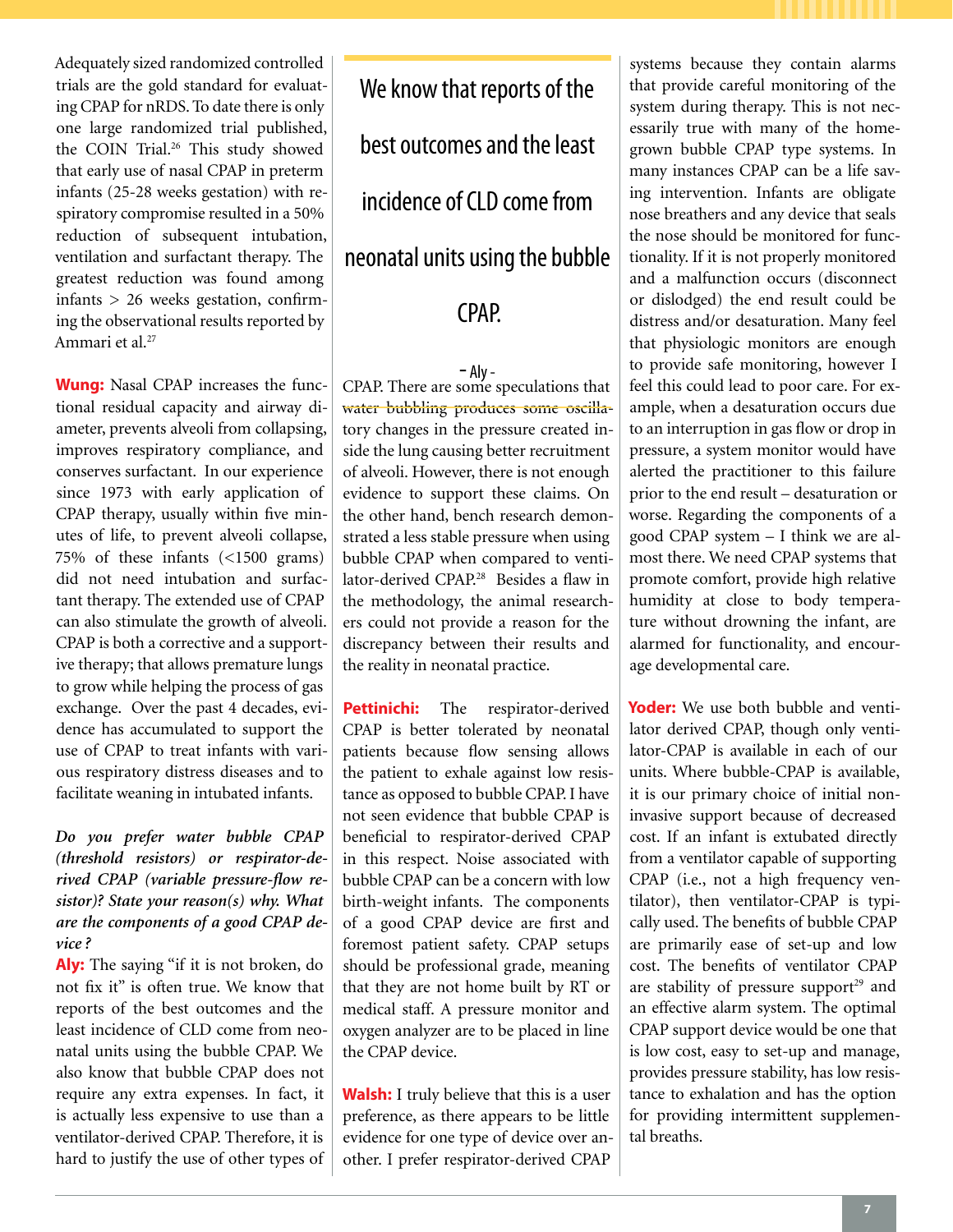**Wung:** A good CPAP system should include the following criteria: (1) Easy to set-up, apply and keep connected to infant's airway, (2) Easy to control pressure, temperature, humidity and FiO2, (3) Low resistance and applicable to very low birth weight infants, (4) Simple, safe and understood by care givers, (5) Comfort to patient and cost effective.

# *What complications can occur with CPAP and how can we avoid them?*

**Aly:** There are 3 complications: acute, chronic, and care-dependent. The acute complication is pneumothorax, which usually occurs between the first and third day of life, depending on the size of the infant. The incidence varies between 0.5% - 2%. The pneumothorax is usually small, when compared to intubated infants on mechanical ventilation, where pneumothorax is more frequent (15%-22%) and more serious. A recent clinical trial reported a high incidence of pneumothorax (9%) in association with the use of CPAP. In that trial they used unusually high CPAP pressure (8 CmH2O), while we and many authors use only a pressure of 5  $\text{CmH}_2\text{O}^{26}$ 

The use of CPAP for a prolonged time can result in abdominal distention that has been described as benign gaseous distention. It is not a precursor to necrotizing enterocolitis. It can be minimized if the gas in the stomach is evacuated routinely every 3 hours and if an open-to-air orogastric tube is maintained while on CPAP. The third complication is nasal septum damage. This occurs when an inexperienced caregiver pushes the nasal prongs or the face attachment piece of the CPAP apparatus tightly against the nasal septum. Another cause for damage is when inappropriate size prongs are used that "pinch" the nasal septum, or if there is careless suction of nasal secretions. All these care-related problems are preventable with appropriate training and clear unit policy. In our practice, infants <1000 g in birth-weight are assigned only to the

In many cases, I see HFNC and NCPAP as exchangeable on the lower end of CPAP therapy.

- Pettinichi -

most experienced nurses in the NICU during the first week of life.

**Pettinichi:** In addition to these complications, one can see skin breakdown around nares and oral areas. To avoid this, monitor sight closely and ensure proper fitting of the patient interface. A third complication is decreased venous return at higher levels. To avoid this, maintain moderate settings -- regular monitoring of patients on CPAP is needed at all times.

**Walsh:** There is an objective scoring system that can ensure that everyone is on the same page with monitoring skin breakdown. In extreme situations a neonate may need to be intubated to rest the affected area. Pneumothorax can still occur, but less likely at lower pressures ( $<$  6 cm H<sub>2</sub>O). Developmental care is something I think many of the current CPAP systems miss. Many very low birth-weight neonates wear CPAP for weeks if not months with few breaks. Most CPAP systems partially block the view of the child and are heavy enough to prevent them from spontaneously moving their head, keeping them from interacting with their environment. It makes sense to try to remove the visual obstruction and allow for easier head movement of the neonate.

Yoder: Injury to the nasal soft tissues can be minimized by attention to prop-

er prong size and position, minimizing tubing torque, gentle intermittent cleansing, and proper gas heating and humidification.<sup>30</sup> Loss of pressure may occur, either through prong malposition or via an open oral airway. Pressure alarms or attention to bubbling can minimize this. Air leak syndromes are also a risk during CPAP therapy. In the COIN trial, pneumothorax was significantly higher (3-fold) in the early CPAP group compared to early intubation, but had no apparent effect on clinical outcomes.

*Previous studies on CPAP show different results, and some show no decrease in the incidence of bronchopulmonary dysplasia . What do you think are the reasons for this difference?*

**Aly:** This is related to the difference in experiences among facilities. Despite the discrepancies between different reports, there is not a single report or trial that demonstrated increased incidences of Chronic Lung Disease (CLD), mortality or long-term disability in association with CPAP. It is therefore fair to conclude that the use of CPAP is at least as good as mechanical ventilation. The focus for care givers should be to reproduce the outcomes that the best CPAP facilities have reported.

**Pettinichi:** The time at which CPAP is initiated is a factor in reducing incidence of BPD. The sooner CPAP is started, the better the outcome in most instances. The proper use of a high flow nasal cannula (HFNC) can also be of benefit if initiated early.

**Walsh:** This just shows you how complex this disease is as well as all the other confounding factors. For example the use of prenatal steroids became standard of practice in late 1990's or early 2000's, after many of the surfactant studies in which roughly half of the mothers received steroids prior to delivery. This makes you wonder if many of those studies are still relevant in today's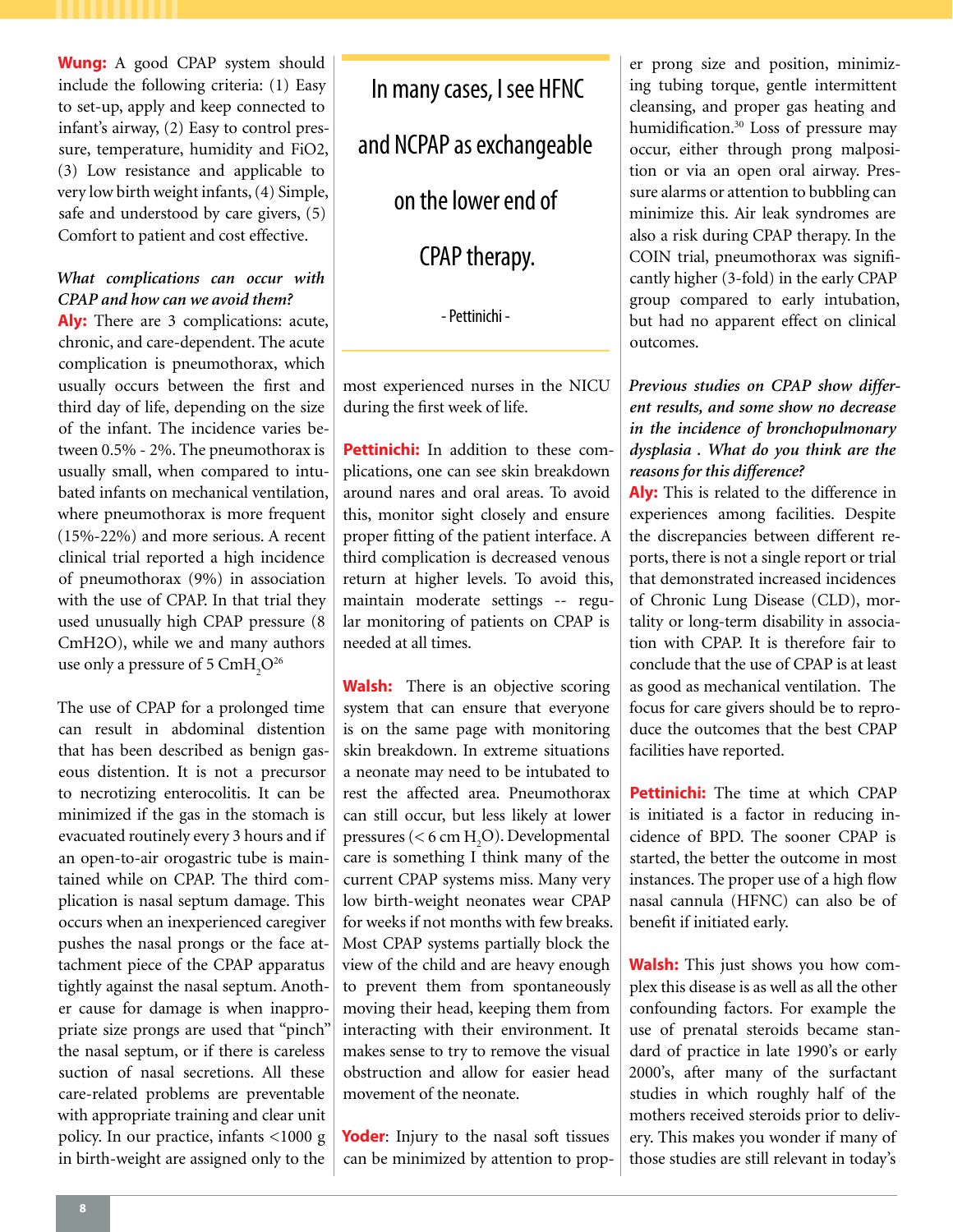practice.

**Yoder:** Most studies supporting the beneficial effect of CPAP on BPD have been from single centers where care providers are experienced and a consistent approach has been developed. The importance of clinical experience on improving the effectiveness over time of CPAP support has been shown by Dr. Aly and colleagues (Pediatrics 2004, 2005). Of the two large multicenter randomized controlled trials neither demonstrated a reduction in BPD rates despite overall decreases in the need for intubation and mechanical ventilation.26,31 Multicenter trials introduce a variety of potential problems including variations in expertise, variance in population genetics, differences in sepsis patterns and nutritional support, and patterns of postnatal steroid use, among others.

# *Some practices advocate the INSURE (Intubate-SURfactant-Extubate) strategy. What is your opinion of this approach?*

**Aly:** The use of surfactant is one of the few interventions that showed evidence of improved outcomes in premature infants. The surfactant trials were done in mechanically ventilated infants and conducted at a time when CPAP was not widely used, so one cannot really extrapolate those results to infants on CPAP. The major objection to the application of the INSURE strategy is the need for tracheal intubation, which is the most traumatic procedure that can be done to a neonate. INSURE-associated mechanical ventilation, even for a short period of time, also has consequences. My inclination is to reserve the INSURE strategy for infants who are likely to require intubation anyway. For example infants born at a gestational age <26 weeks are often lacking the central drive and the adequate muscle bulk required for efficient breathing and they often require mechanical ventilation. These infants, if intubated at birth and received surfactant, could have possibly

done better on CPAP. This is a personal opinion rather than evidence-based. In this respect, I would like to caution readers of neonatal literature to be critical of recent studies on INSURE strategies. For example, a recent randomized controlled trial by Rojas et al demonstrated that INSURE strategy decreased the incidence of CLD in VLBW infants from 59% to 49%.32 In the USA, the overall incidence of CLD in VLBW infants is 29% that is one half of what is reported in the Rojas trial. The inferior baseline outcome makes it hard to make any conclusion out of this trial.

**Walsh:** I am a big advocate for this type of strategy. Many of these extremely premature infants are surfactant-deficient. Intubation and surfactant delivery appear to be fairly safe. Anytime you can keep a patient off positive pressure ventilation and achieve adequate gas exchange, you are providing better patient care. We all understand that ventilatorinduced lung injury is real, and keeping an endotracheal tube in place sets the infant up for ventilator-associated pneumonia.

**Yoder:** A recent meta-analysis of several small randomized trials evaluating the INSURE approach concluded that this approach was associated with less need for mechanical ventilation, reduced frequency of air leak and decreased rates of BPD.33 However, very few of the infants enrolled in these trials were <27 weeks gestation; thus the benefit of this approach in very immature infants is not as well established. We have utilized this approach within our units, more in the management of slightly older preterm infants (28-36 weeks) with signs of early RDS, and found it quite effective as a tool to decrease ventilator need.

**Wung:** The INSURE strategy includes intubation, prophylactive surfactant and early extubation. At our institution, 84.6% and 30.2% of ≥26 weeks and ≤26 weeks of gestation VLBW infants respectively were successfully treated with CPAP without intubation and surfactant. If we adopted the INSURE strategy, many VLBW infants would have been intubated, received surfactant and stressed unnecessarily. However, if there is a high possibility that an infant will need mechanical ventilation, surfactant should be given and one should try to extubate early. Unfortunately, in VLBW infants (≤26 weeks of gestation), extubation after surfactant therapy is usually not possible because of deterioration from intubation.

# *Some practitioners use high flow nasal cannula (HFNC) in infants as an alternative to CPAP. Do you think both modalities are exchangeable? Is there any evidence to support the use of HFNC? If so, in what indications?*

Aly: I do not see a good reason to change an infant from CPAP to HFNCT. I am not aware of any study that could associate HFNCT with improvement of clinical outcomes.

**Pettinichi:** In many cases, I see HFNC and NCPAP as exchangeable on the lower end of CPAP therapy. As the need for support increases, NCPAP allows the caregiver to administer more consistent levels of oxygen than CPAP Studies have shown that while HFNC can deliver measurable levels of CPAP, they are dependent on the mouth being open or closed. Back pressure within the HFNC system is also a concern in larger patients. In our PICU, high levels of back pressure in HFNC circuits have been an issue, requiring us to limit its use. HFNC should be used with a pressure limited valve in line.

**Walsh:** I am unsure if they are interchangeable at this point. HFNC appears to be safe and I feel this therapy could be the bridge during the growth process that we need without sacrificing safety, developmental growth, and comfort. That being said, I will continue my same plea for monitoring of these devices.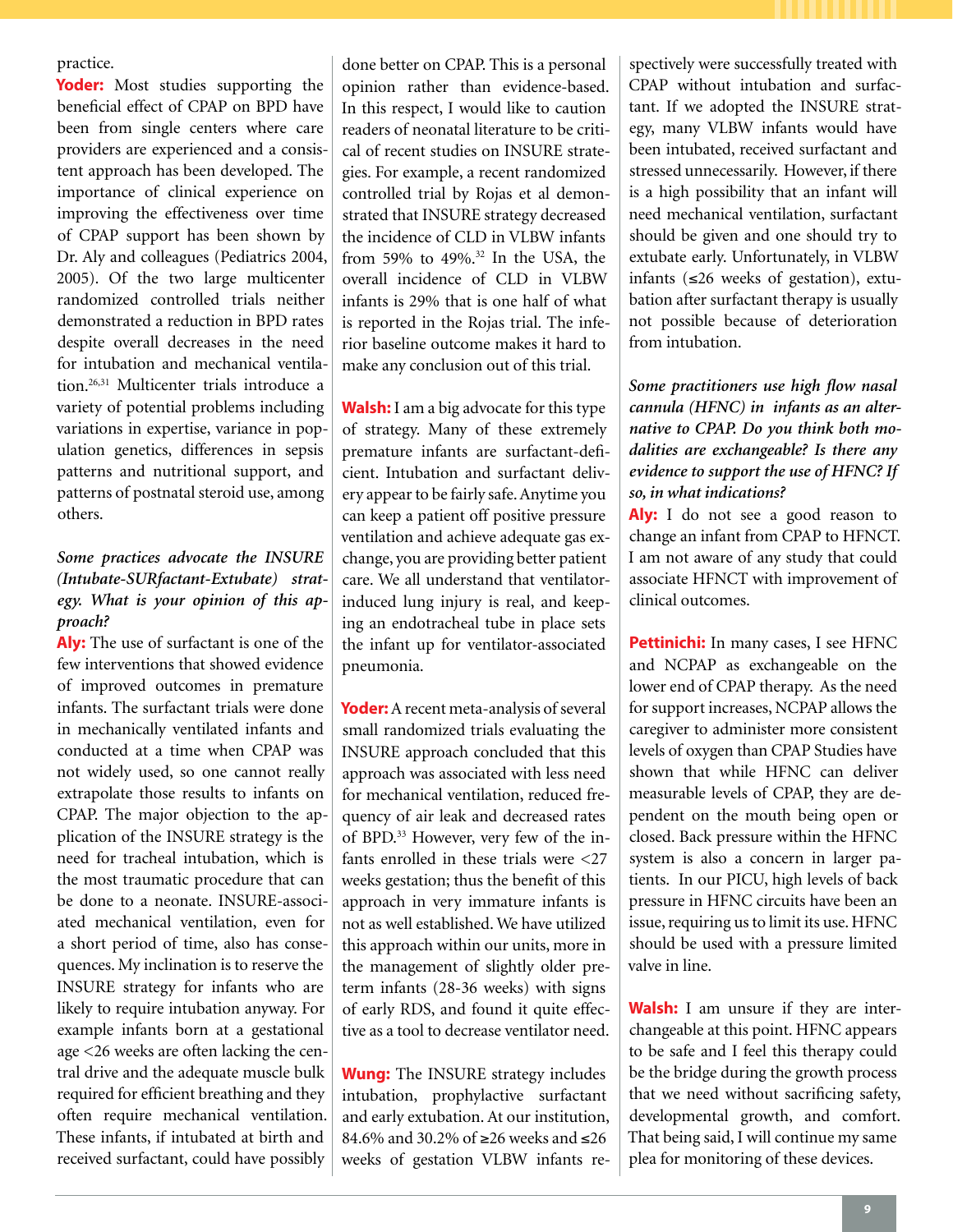**Yoder:** I prefer to use the term HHFNC (Humidified High Flow Nasal Cannula) as it emphasizes the importance of adequate humidification with this mode. (One should probably add a third H for Heated as that is another important variable of neonatal respiratory gas therapy.) I'm not sure the two therapies are completely exchangeable, but there does appear to be an overlap. The use of HHFNC remains controversial, primarily due to concerns over the potential for undocumented increased pressure delivery, though the most recent studies suggest this more a theoretical concern than a practical one.<sup>34-36</sup> Despite this concern, HHFNC for respiratory support in the NICU is becoming increasingly frequent. Observational studies suggest HHFNC can be used in place of nasal CPAP in the management of premature infants.37,38 In these studies HHFNC nearly completely replaced CPAP use with no increase in reintubation rates, air leak, feeding intolerance or other adverse effects. There are no randomized trials comparing the use of HHFNC to nCPAP for support of respiratory compromise. We have the only active trial registered on ClincalTrials. gov, however maintaining equipoise among the clinical care providers has been difficult.

# *What is your opinion of the use of nasal intermittent positive pressure ventilation (NIPPV), also referred to as "IMV via CPAP prong."*

**Aly:** Some infants supported with CPAP may show signs of CPAP failure. We identified some criteria of CPAP failure that included: a) increased oxygen requirement to >60%, b) increased PCO2 >65 mmHg, c) intractable acidosis with base deficit >-10 mEq/dl, and d) severe apnea or chest wall retraction. Infants who meet the criteria of CPAP failure need escalation of respiratory support, such as tracheal intubation and mechanical ventilation. In our practice, we

Observational studies suggest HHFNC can be used in place of nasal CPAP in the management of premature infants.

- Yoder -

tend to use more of mechanical ventilation without intubation or NIPPV as an alternative before reaching the final resort of intubating an infant. Recently some reports advocated the use of NIPPV as the primary mode of support. However, we advise beginning with the least invasive approach (i.e. bubble CPAP) before escalating to NIPPV.

**Walsh:** NIPPV has been around for years without huge success in preventing apnea and or re-intubation. However, I wonder if we are not seeing a different patient population than when these studies were conducted. Studies of NIPPV in adults showed it can worsen outcomes in the wrong patient population. This raises the question that when we try this therapy, do we draw a clear line for escalating therapy, or just prolong unacceptable results such as frequent apneas, frequent hypoxic events, oxygen toxicity, and/or hypoventilation? A second issue is that ventilation often simply increases the mean airway pressure. We tend to be a little phobic of CPAP or PEEP. We typically do not go far above 5  $\text{cmH}_2\text{O}$ , but will quickly put someone on NIPPV at 8/5 with a MAP of 6.5, crediting the mode when maybe 6 or 7 of CPAP would have worked just as well.

**Yoder:** Meta-analysis of the few small randomized trials suggests that synchronized NIPPV results in a greater extubation success rate among immature infants compared to CPAP alone.<sup>39</sup> There is currently inadequate evidence that NIPPV results in decreased BPD rates, but study numbers have been small. We are currently involved in a multicenter randomized trial, sponsored by the Canadian Institutes of Health Research (PI, Dr. H Kirpalani, Philadelphia), designed to answer this question.

## **References**

- 1 Birenbaum HJ, Dentry A, Cirelli J, et al. Reduction in the incidence of chronic lung disease in very low birth weight infants: results of a quality improvement process in a tertiary level neonatal intensive care unit. Pediatrics. 2009;123:44-50
- 2 Ho JJ et al. Continuous distending pressure for respiratory distress syndrome in preterm infants. Cochrane Database Syst Rev 2000;4:CD002271.
- 3 Krouskop RW, Brown EG, Sweet AY. The early use of continuous positive airway pressure in the treatment of idiopathic respiratory distress syndrome. J Pediatr 1975;87:263.
- 4 Harris H et al. Nasal continuous positive airway pressure: improvement in arterial oxygenation in hyaline membrane disease. Biol Neonate 1976;29:231.
- 5 Yu VY, Rolfe P. Effect of continuous positive airway pressure breathing on cardiorespiratory function in infants with respiratory distress syndrome. Acta Paediatr Scand 1977;66:59.
- 6 Richardson CP, Jung AL. Effects of continuous positive airway pressure on pulmonary function and blood gases of infants with respiratory distress syndrome. Pediatr Res 1978;12:771.
- 7 Polin RA, Sahni R. Newer experience with CPAP. Semin Neonatol 2002;7:379.
- 8 Miller MJ et al: Effects of nasal CPAP on supraglottic and total pulmonary resistance in preterm infants, J Appl Physiol 1990;68:141.
- 9 Gaon P et al. Assessment of effect of nasal continuous positive airway pressure on laryngeal opening using fiber optic laryngoscopy. Arch Dis Child Fetal Neonatal Ed 1999;80:F230.
- 10 Miller RW et al. Effectiveness of continuous positive airway pressure in the treatment of bronchomalacia in infants: a bronchoscopic documentation.Crit Care Med 1986;14:125.
- 11 Miller MJ, Carol WA, Martin RJ. Continuous positive airway pressure selectively reduces obstructive apnea in preterm infants. J Pediatr 1985;106:91.
- 12 Jones RA: Apnea of immaturity. 1. A controlled trial of theophylline and face mask continuous positive airway pressure. Arch Dis Child 1982;57:761.
- 13 Henderson-Smart DJ, Subramaniam P, Davis PG. Continuous positive airway pressure versus theophylline for apnea in preterm infants, Cochrane Database Syst Rev 2001;4:CD001072.
- 14 Robertson NJ, Hamilton PA: Randomized trial of elective continuous positive airway pressure (CPAP) compared with rescue CPAP after extubation. Arch Dis Child Fetal Neonatal Ed 1998;79:F58.
- 15 Martin RJ, Carlo WA. Role of the upper airway in the the pathogenesis of apnea in infants. Respir Care 1986;31:615.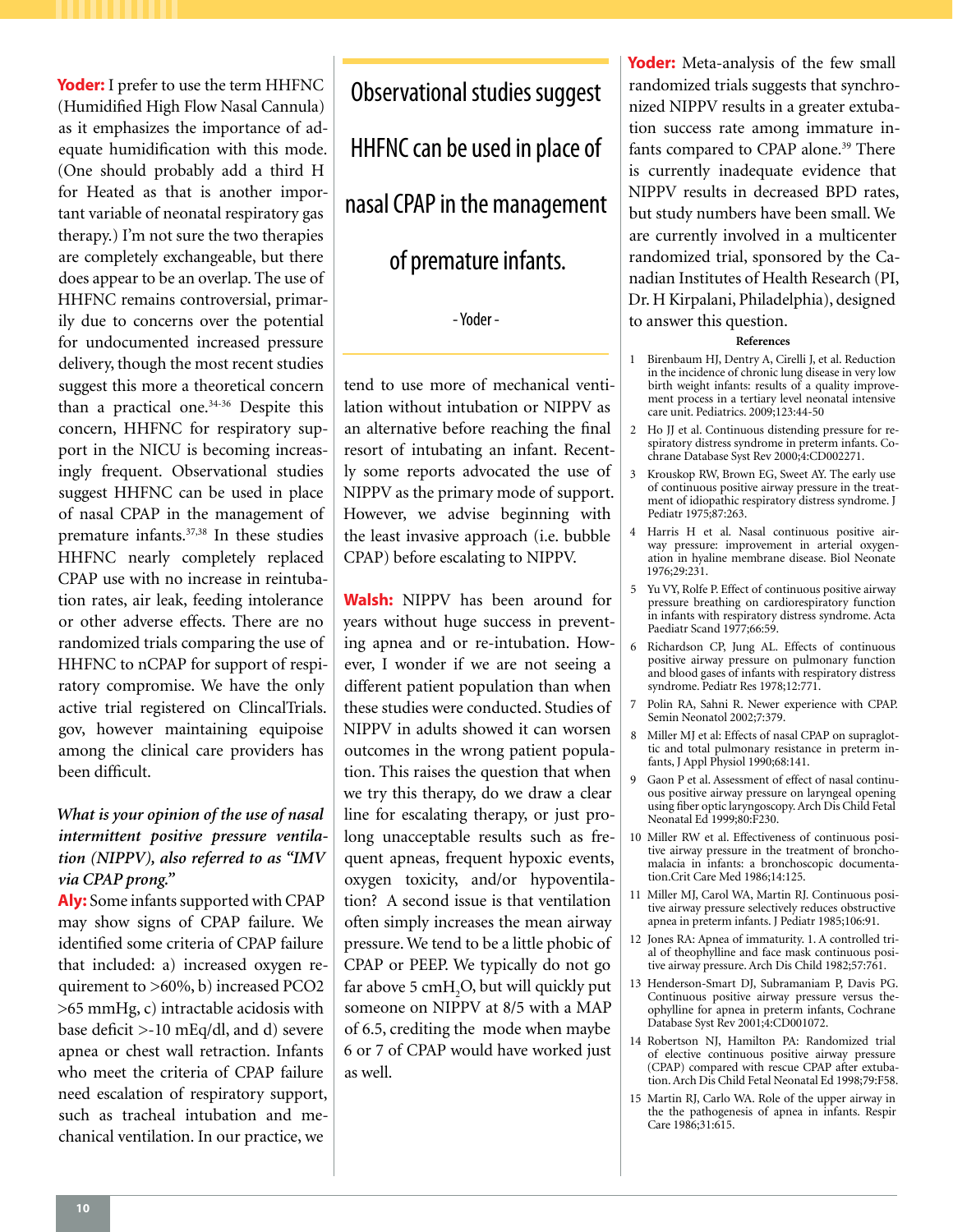- 16 Kattwinkel J. Neonatal apnea: pathogenesis and therapy. J Pediatr 1977;90:342.
- 17 Kurz H: Influence of nasopharyngeal CPAP on breathing pattern and incidence of apnoeas in preterm infants. Biol Neonate 1999;76:129.
- 18 Locke R et al. Effect of nasal CPAP on thoracoabdominal motion in neonates with respiratory insufficiency. Pediatr Pulmonol 1991;11:259.
- 19 Speidel BD, Dunn PM. Effect of continuous positive airway pressure on breathing pattern of infants with respiratory-distress syndrome. Lancet 1975;1:301.
- 20 Davis S et al. Effect of continuous positive airway pressure on forced expiratory flows in infants with tracheomalacia. Am J Respir Crit Care Med 1998;158:148.
- 21 Panitch HB et al. Effects of CPAP on lung mechanics in infants with acquired tracheobronchomalacia. Am J Respir Crit Care Med 1994;150:1341.
- 22 Weigle CG. Treatment of an infant with tracheobronchomalacia at home with a lightweight, highhumidity, continuous positive airway pressure system. Crit Care Med 1990;18:892.
- 23 Gregory GA, Kitterman JA, Phibbs RH, Tooley WH, Hamilton WK. Treatment of the idiopathic respiratory-distress syndrome with continuous positive airway pressure. N Engl J Med. 1971;284:1333-40.
- 24 Avery ME, Tooley WH, Keller JB, et al. Is chronic lung disease in low birth weight infants preventable? A survey of eight centers. Pediatrics. 1987;79:26-30.
- 25 Van Marter LJ, Allred EN, Pagano M, et al. Do clinical markers of barotrauma and oxygen toxicity explain interhospital variation in rates of chronic lung disease? The Neonatology Committee for the Developmental Network. Pediatrics. 2000;105:1194-201.
- 26 Morley CJ, Davis PG, Doyle LW, et al. Nasal CPAP or intubation at birth for very preterm infants. N Engl J Med. 2008;358:700-8.
- 27 Ammari A, Suri M, Milisavljevic V, et al. Variables associated with the early failure of nasal CPAP in very low birth weight infants. J Pediatr. 2005;147:341-7.
- 28 Kahn DJ, Courtney SE, Steele AM, Habib RH. Unpredictability of delivered bubble nasal continuous positive airway pressure: role of bias flow magnitude and nares-prong air leaks. Pediatr Res. 2007;62:343-7.
- 29 Kahn DJ, Courtney SE, Steele AM, Habib RH. Unpredictability of delivered bubble nasal continuous positive airway pressure: role of bias flow magnitude and nares-prong air leaks. Pediatr Res. 2007;62:343-7.
- 30 Bonner KM, Mainous RO. The nursing care of the infant receiving bubble CPAP therapy. 1: Adv Neonatal Care. 2008;8:78-95.
- 31 Thomson MA. Continuous positive airway pressure and surfactant; combined data from animal experiments and clinical trials. Biol Neonate. 2002;81 Suppl 1:16-9.
- 32 Rojas MA, Lozano JM, Rojas MX, et al. Very early surfactant without mandatory ventilation in premature infants treated with early continuous positive airway pressure: a randomized, controlled trial. Pediatrics. 2009;123:137-42.
- 33 Stevens TP, Harrington EW, Blennow M, Soll RF. Early surfactant administration with brief ventilation vs. selective surfactant and continued mechanical ventilation for preterm infants with or at risk for respiratory distress syndrome. Cochrane Database Syst Rev. 2007;(4):CD003063.
- 34 Saslow JG, Aghai ZH, Nakhla TA, et al. Work of breathing using high-flow nasal cannula in preterm infants. J Perinatol. 2006;26:476-80.
- 35 Spence KL, Murphy D, Kilian C, McGonigle R, Kilani RA. High-flow nasal cannula as a device to provide continuous positive airway pressure in infants J Perinatol. 2007;27:772-5.
- 36 Kubicka ZJ, Limauro J, Darnall RA. Heated, humidified high-flow nasal cannula therapy: yet another way to deliver continuous positive airway pressure? Pediatrics. 2008;121:82-8.
- 37 Shoemaker MT, Pierce MR, Yoder BA, DiGeronimo RJ. High flow nasal cannula versus nasal CPAP for neonatal respiratory disease: a retrospective study. J Perinatol. 2007;27:85-91.
- 38 Holleman-Duray D, Kaupie D, Weiss MG. Heated humidified high-flow nasal cannula: use and a neonatal early extubation protocol. J Perinatol. 2007;27:776-81
- 39 De Paoli AG, Davis PG, Lemyre B. Nasal continuous positive airway pressure versus nasal intermittent positive pressure ventilation for preterm neonates: a systematic review and meta-analysis. Acta Paediatr. 2003;92:70-5.

**Hany Z Aly,** MD, FAAP is Associate Professor of Pediatrics and Obstetrics & Gynecology, George Washington University, Washington, DC. He completed his medical and surgical training at the Ain Shams University in Cairo, Egypt, and his pediatrics and neonatal-perinatal training at Hahnemann University Hospital, Philadelphia, Penn, and Columbia University, New York. Dr. Aly is author or coauthor of over 32 publications in the area of pediatric respiratory care and in 2002, he was the recipient of the Patient Safety Award, District of Columbia Hospitals Association.

**Jen Tien Wung**, M.D., FCCM is Professor of Clinical Pediatrics at Columbia University, New York. He received his MD degree from Taipei Medical University in 1966 and completed post-graduate training and residencies in obstetrics-gynecology and anesthesiology, and fellowship in combined pediatrics and neonatal intensive care medicine at Columbia in 1973. He is the recipient of many awards for excellence in teaching and neonatal care and is a pioneer in nasal CPAP therapy. He has published dozens of peer-reviewed articles and book chapters in his area of expertise and is an active journal reviewer. He is an active international lecturer on neonatal respiratory care and has directed an annual conference on "Respiratory Care of the Newborn-A Practical Approach" at Columbia University and recently in Taiwan since 1988.

**Scott M Pettinichi** Med, RRT, NPS is Senior Clinical Director, Division of Respiratory Care, Cincinnati Children's Hospital, Cincinnati, Ohio where he is responsible for competency, professional standards and clinical practice for 190 respiratory therapists as well as budget and revenue, JCA-HO standards, recruitment and retention. He has 14 years experience as Senior Clinical Director, 6 years experience as Clinical Education Coordinator, and 22 years of neonatal and pediatric experience. He has made over 25 presentations and written a dozen publications on pediatric airway management and other topics in respiratory care. Mr. Pettinichi lives in Cincinnati.

**Bradley Allen Yoder,** MD is Associate Medical Director, NICU Primary Children's Medical Center, Department of Pediatrics/Neonatology, University of Utah School of Medicine, Salt Lake City, Utah. He assists in NICU policy development and implementation, as well as resident, fellow and NNP training. He author or coauthor of over 75 publications, 6 book chapters, and 50 abstracts on respiratory care and has made over 100 presentations on the topic. On the research side, he is an alternate PI with the Neonatal Network Research Consortium (funded by NICHD) and is a co-investigator in the Nasal Intermittent Positive Pressure Ventilation in Premature Infants (NIP) Trial, funded by the Canadian Institutes of Health Research.

**Brian Kendall Walsh,** RRT-NPS, RPFT, EMT-E, FAARC is Clinical Research Coordinator, Respiratory Care Department and the Department of Critical Care, Children's Hospital, Boston, where he conducts translational and clinical research, develops protocols and budgets, monitors adverse reactions, lectures, and presents research findings to the investigation review boards. He has coauthored 3 textbook chapters and 14 scientific articles on respiratory care topics. He is the 2008 recipient of the Outstanding Alumnus Award from Central Virginia Community College Alumni Association. He is also Chair for the American Association for Respiratory Care Neonatal and Pediatric Section and has been appointed by the Governor of Virginia to advise the Virginia Board of Medicine on Respiratory Care Issues. Mr. Walsh lives in Norfolk, Mass.

*Essential Practices* is a serial education program distributed free-of-charge to health professionals. *Essential Practices* is published by Saxe Healthcare Communications. The goal of *Essential Practices* is to present clinically and evidenced-based practices to assist the clinician in making an informed decision on what is best for his/her patient. Opinions expressed in *Essential Practices* are those of the authors and not necessarily of the editorial staff of Saxe Healthcare Communications. The publisher disclaims any responsibility or liability for such material. Clinicians should also consult the medical literature. We welcome opinions and subscription requests from our readers.

Please direct your correspondence to:

**Saxe Healthcare Communications PO Box 1282 Burlington, VT 05402** info@saxecommunications.com